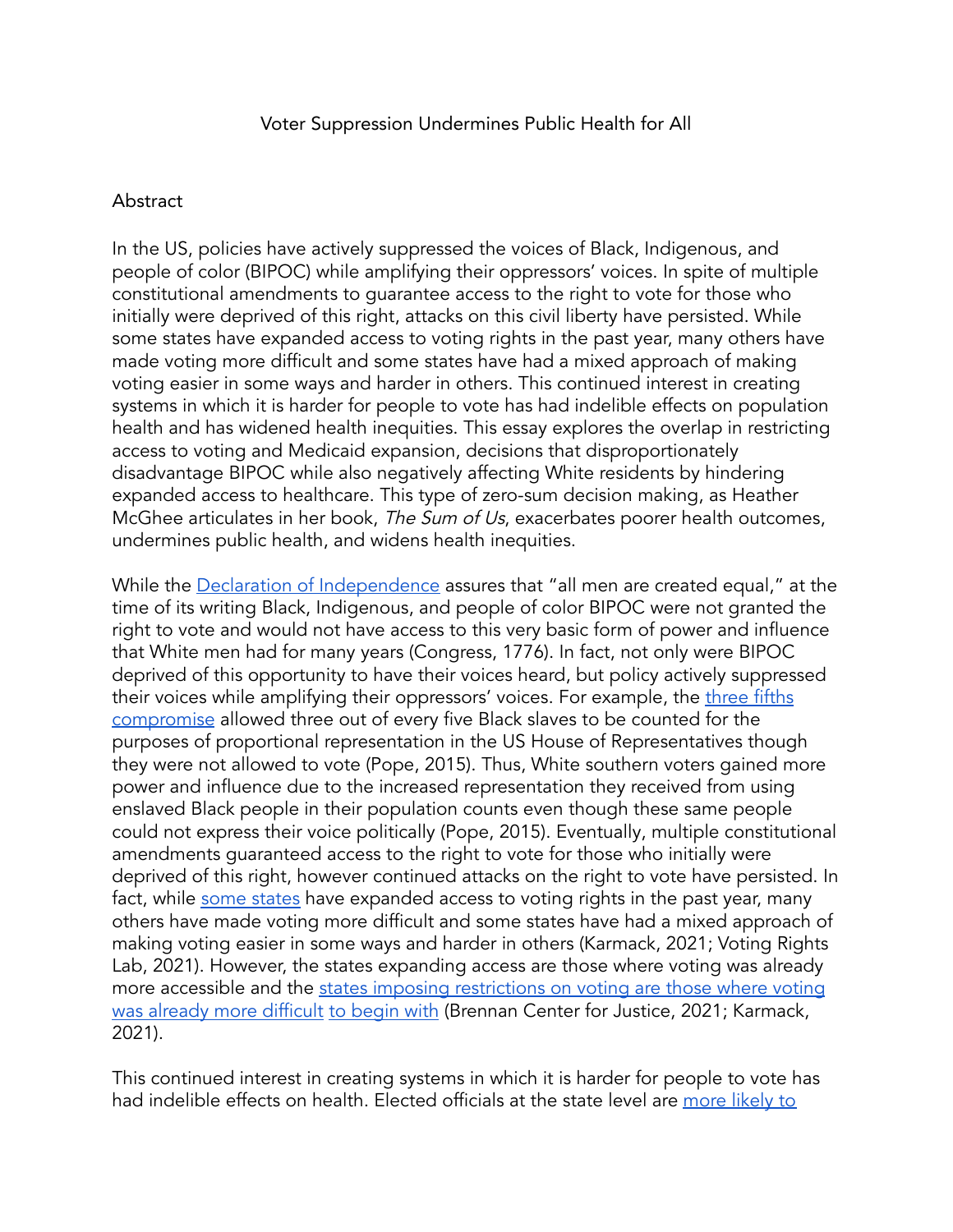have an [effect](https://www.sciencedirect.com/science/article/pii/S2667193X21000181#bib0008) on both access to voting and access to Medicaid [\(Pabayo](https://www.zotero.org/google-docs/?rrhriV) et al., 2021). A closer examination of the 12 states that have not expanded their Medicaid program as a part of the Patient Protection and Affordable Care Act demonstrates that the decision not to expand is similar to all the zero sum decisions that Heather McGhee discusses in her [book](https://www.amazon.com/Sum-Us-Everyone-Prosper-Together/dp/0525509569), The Sum of Us [\(McGhee,](https://www.zotero.org/google-docs/?oueg3t) 2021). Comparing a map of [states](https://www.brennancenter.org/our-work/research-reports/voting-laws-roundup-october-2021) that have [implemented](https://www.brennancenter.org/our-work/research-reports/voting-laws-roundup-october-2021) restrictive voting measures and a map of states that have not [participated](https://www.kff.org/medicaid/issue-brief/status-of-state-medicaid-expansion-decisions-interactive-map/) in Medicaid [expansion](https://www.kff.org/medicaid/issue-brief/status-of-state-medicaid-expansion-decisions-interactive-map/) reveals quite a bit of overlap [\(Brennan](https://www.zotero.org/google-docs/?CeqpTv) Center for Justice, 2021; Kaiser Family [Foundation,](https://www.zotero.org/google-docs/?CeqpTv) 2022). The decision about whether or not to expand Medicaid is influenced by voters who elect the state officials who make these decisions. [Research](https://read.dukeupress.edu/jhppl/article/42/3/539/13927/The-Racial-Divide-in-State-Medicaid-Expansions) has shown that the decision to adopt the Medicaid expansion at the state level is positively associated with the opinion of the White population in the state (i.e., if White people favor the expansion it is more likely to be expanded; if White people do not favor the expansion it is less likely to be expanded) [\(Grogan](https://www.zotero.org/google-docs/?NHuBiT) & Park, 2017). In addition, as the proportion of the nonwhite population increases in states where support from White populations is low, states are less likely to adopt the [Medicaid](https://read.dukeupress.edu/jhppl/article/42/3/539/13927/The-Racial-Divide-in-State-Medicaid-Expansions) [expansion](https://read.dukeupress.edu/jhppl/article/42/3/539/13927/The-Racial-Divide-in-State-Medicaid-Expansions) [\(Grogan](https://www.zotero.org/google-docs/?mtRXCD) & Park, 2017). Overall, 41%, a plurality, of all Medicaid enrollees in the US are White. Enrollees in Medicaid in eight of the 12 states that chose not to expand Medicaid are either a plurality or majority White. Thus, while the decision to expand Medicaid seems to follow the interests of White voters, the states where Medicaid has not been expanded also have populations of Medicaid enrollees with larger populations of White residents than other race/ethnicity groups. Since income is associated with health insurance status with higher income people being more likely to be insured, lower income White populations are less likely to be insured and lower income populations in non-expansion states are much more likely to be uninsured compared with those in expansion states [\(Keisler-Starkey](https://www.zotero.org/google-docs/?FFqbck) & Bunch, 2021; Lee et al., [2021\).](https://www.zotero.org/google-docs/?FFqbck) Numerous studies have found that expanding Medicaid has been associated with increased access to care, reductions in out-of-pocket-spending, improved self reported health, reductions in mortality, and reductions in disparities, among other process and outcomes improvements (Allen & [Sommers,](https://www.zotero.org/google-docs/?TUIa4Y) 2019; Han et al., 2015; Khatana et al., 2019; [Swaminathan](https://www.zotero.org/google-docs/?TUIa4Y) et al., 2018). And yet, half of the states that have chosen not to expand access to Medicaid, thereby limiting the ability for their populations to benefit from these improvements, passed new restrictive voting laws in 2021, making it harder for those who would most benefit from expanded access to Medicaid to have representation from those who may better serve their needs.

Just as when White populations chose to close their pools rather than integrate [\(McGhee,](https://www.zotero.org/google-docs/?KmHscO) 2021), a decision that also hurt the White residents choosing to shut the pools down, not expanding Medicaid in all of these states hurts lower income White residents but especially so in the 67% of states that have not expanded where White residents make up a plurality or majority of the Medicaid population in the state. Population-level consequences in these states include those in the coverage gap being less likely to receive health services and more likely to experience serious financial concerns when health services are sought [\(Garfield](https://www.zotero.org/google-docs/?iZca0s) et al., 2021).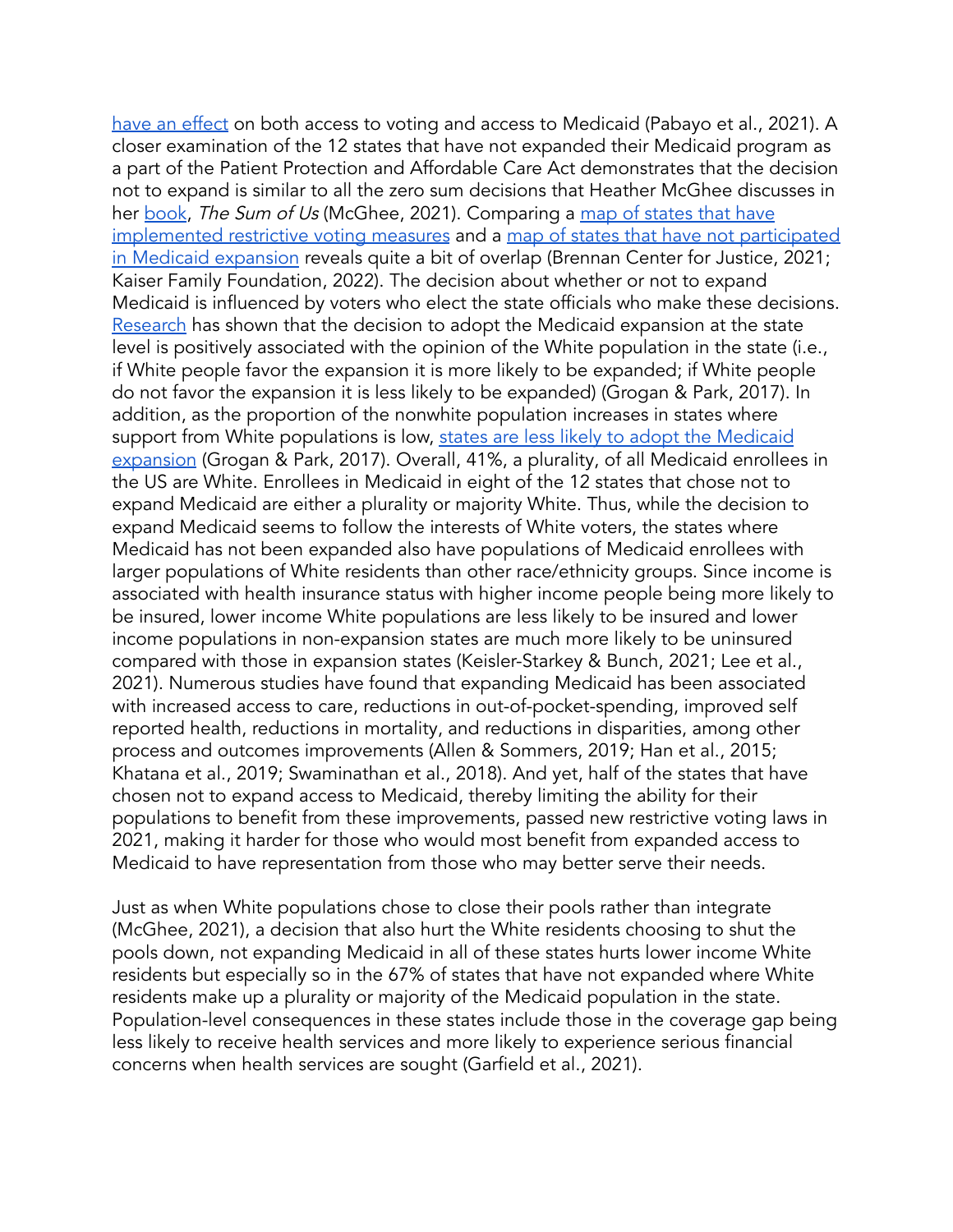This zero sum approach to limiting access to goods and services for BIPOC has not just limited access to care and improved outcomes for some, but has led to a system that undermines public health for the sum of all of us.

## References

- Allen, H., & Sommers, B. D. (2019). Medicaid [Expansion](https://www.zotero.org/google-docs/?xPzT3U) and Health: Assessing the [Evidence](https://www.zotero.org/google-docs/?xPzT3U) After 5 Years. JAMA, 322(13), 1253. [https://doi.org/10.1001/jama.2019.12345](https://www.zotero.org/google-docs/?xPzT3U)
- Brennan Center for Justice. (2021, October 4). Voting Laws [Roundup:](https://www.zotero.org/google-docs/?xPzT3U) October 2021. [https://www.brennancenter.org/our-work/research-reports/voting-laws-roundup](https://www.zotero.org/google-docs/?xPzT3U)[october-2021](https://www.zotero.org/google-docs/?xPzT3U)
- Congress, U. S. (1776). Declaration of independence. [http://memory.](https://www.zotero.org/google-docs/?xPzT3U) loc. [gov/cgi-bin/ampage](https://www.zotero.org/google-docs/?xPzT3U)
- Garfield, R., Orgera, K., & Damico, A. (2021, January 21). The [Coverage](https://www.zotero.org/google-docs/?xPzT3U) Gap: [Uninsured](https://www.zotero.org/google-docs/?xPzT3U) Poor Adults in States that Do Not Expand Medicaid. Kaiser Family [Foundation.](https://www.zotero.org/google-docs/?xPzT3U) [https://www.kff.org/medicaid/issue-brief/the-coverage-gap-uninsured-poor-adult](https://www.zotero.org/google-docs/?xPzT3U) [s-in-states-that-do-not-expand-medicaid/](https://www.zotero.org/google-docs/?xPzT3U)
- Grogan, C. M., & Park, S. (Ethan). (2017). The Racial Divide in State [Medicaid](https://www.zotero.org/google-docs/?xPzT3U) [Expansions.](https://www.zotero.org/google-docs/?xPzT3U) Journal of Health Politics, Policy and Law, 42(3), 539–572. [https://doi.org/10.1215/03616878-3802977](https://www.zotero.org/google-docs/?xPzT3U)
- Han, X., Nguyen, B. T., Drope, J., & Jemal, A. (2015). [Health-Related](https://www.zotero.org/google-docs/?xPzT3U) Outcomes among the Poor: Medicaid Expansion vs. [Non-Expansion](https://www.zotero.org/google-docs/?xPzT3U) States. PLOS ONE, 10(12), e0144429. [https://doi.org/10.1371/journal.pone.0144429](https://www.zotero.org/google-docs/?xPzT3U)
- Kaiser Family [Foundation.](https://www.zotero.org/google-docs/?xPzT3U) (2022, January 31). Status of State Medicaid Expansion Decisions: Interactive Map. [Medicaid.](https://www.zotero.org/google-docs/?xPzT3U) [https://www.kff.org/medicaid/issue-brief/status-of-state-medicaid-expansion-dec](https://www.zotero.org/google-docs/?xPzT3U) [isions-interactive-map/](https://www.zotero.org/google-docs/?xPzT3U)
- Karmack, E. (2021, October 26). Voter [suppression](https://www.zotero.org/google-docs/?xPzT3U) or voter expansion? What's happening and does it matter? The [Strengthening](https://www.zotero.org/google-docs/?xPzT3U) American Democracy [Initiative.](https://www.zotero.org/google-docs/?xPzT3U)

[https://www.brookings.edu/blog/fixgov/2021/10/26/voter-suppression-or-voter](https://www.zotero.org/google-docs/?xPzT3U)[expansion-whats-happening-and-does-it-matter/](https://www.zotero.org/google-docs/?xPzT3U)

[Keisler-Starkey,](https://www.zotero.org/google-docs/?xPzT3U) K., & Bunch, L. N. (2021). Health Insurance Coverage in the United States: 2020 (No. P60-274; Current Population Reports). U.S. [Government](https://www.zotero.org/google-docs/?xPzT3U) [Publishing](https://www.zotero.org/google-docs/?xPzT3U) Office.

[https://www.census.gov/content/dam/Census/library/publications/2021/demo/p](https://www.zotero.org/google-docs/?xPzT3U) [60-274.pdf](https://www.zotero.org/google-docs/?xPzT3U)

- [Khatana,](https://www.zotero.org/google-docs/?xPzT3U) S. A. M., Bhatla, A., Nathan, A. S., Giri, J., Shen, C., Kazi, D. S., Yeh, R. W., & [Groeneveld,](https://www.zotero.org/google-docs/?xPzT3U) P. W. (2019). Association of Medicaid Expansion With [Cardiovascular](https://www.zotero.org/google-docs/?xPzT3U) Mortality. JAMA Cardiology, 4(7), 671. [https://doi.org/10.1001/jamacardio.2019.1651](https://www.zotero.org/google-docs/?xPzT3U)
- Lee, D.-C., Liang, H., & Shi, L. (2021). The [convergence](https://www.zotero.org/google-docs/?xPzT3U) of racial and income disparities